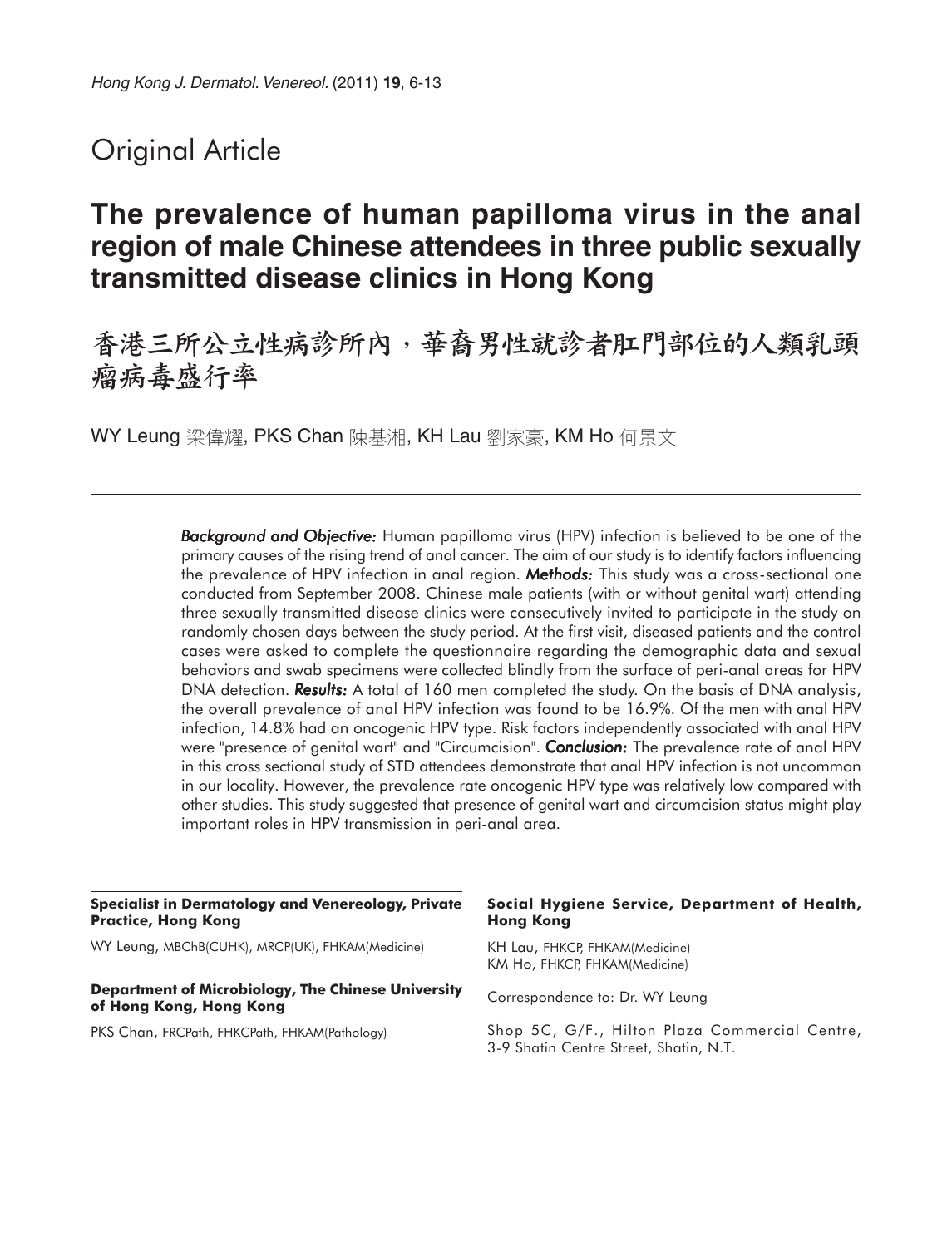**背景及目的**:人類乳頭瘤病毒感染被認爲是肛門腫瘤近年增加的主要因素,故本研究的目的是要 識別出影響著人類乳頭瘤病毒肛門部位感染的盛行率的因素。方法:本橫斷面研究於二零零八年 九月開始,在研究期內的隨機抽選日子,於三間性病診所內連續邀請性病疣及非性病疣的男性華 裔患者參與研究。在首次就診時,病患與對照組參與者均須完成一份涵蓋基本資料及性行爲的問 卷,同時在他們的肛門周邊位置隨意採集拭子樣本以作人類乳頭瘤病毒基因檢測。**結果:**本研究 計有一百六十名男仕參與完成。根據基因分析,肛門的人類乳頭瘤病毒感染的整體盛行率爲 16.9% · 而在肛門感染者中, 有14.8% 是感染致癌性的人類乳頭瘤病毒型號 · 人類乳頭瘤病毒的 肛門感染的獨立風險因子被發現爲「性病疣的存在」及「包皮環切術」。總結:本橫斷面研究對 性病就診者錄得的人類乳頭瘤病毒肛門感染盛行率,揭示了此病毒的肛門感染在本地社羣並不罕 見,而研究內的致癌性人類乳頭瘤病毒盛行率卻較其他同類研究相對地低。本研究的結果說明了 性病疣的存在及包皮環切術狀況等因素,都可能對人類乳突病毒在肛門周邊的傳播,扮演著重要 的角色。

**Keywords:** Anal, circumcision, genital wart, human papilloma virus (infection)

關鍵詞:肛門,包皮環切術,性病疣,人類乳突病毒(感染)

## **Introduction**

## *Anal cancer and human papillomavirus infection*

Anal cancer was a rare cancer in the past; however, the incidence of anal cancer, in which human papillomavirus (HPV) infection is believed to be one of the primary causes, has increased almost 3-fold in United States in the past 30 years. In fact, the incidence of anal cancer is about one in 100,000 people in the general population and it climbs to about  $35$  in  $100,000$ <sup>1</sup> in men who have sex with men (MSM).

It is prerequisite to know the prevalence of anal HPV infection in order to assess relationship of anal HPV infection and anal cancer. However, there were conflicting prevalence<sup>2-5</sup> of anal HPV infection from 2% to 85% due to variation of HPV testing, methodology and sampling size. Studies have shown that anal HPV infection is quite common in homosexual men, but the epidemiology of anal HPV infection in heterosexual men is lacking.

Our study aims to examine the prevalence of HPV and to characterize the profile of viral types of HPV in the anal region in male attendees of the public STD clinics. The secondary objective is to

identify possible socio-demographic and behavioural factors associated with the prevalence of HPV in the anal region. As the presence of genital wart is likely to be a major determinant of finding HPV in the anal region, our study also attempted to compare these profiles between those with and without genital warts.

## **Research methodology**

The study was conducted in three public sexually transmitted diseases clinics, namely Yau Ma Tei Male Social Hygiene Clinic, Fanling Integrated Treatment Centre (Social Hygiene Service) and Yung Fung Shee Social Hygiene Clinic. All Chinese patients, who were aged 18 years or above, and able to speak Cantonese and read Chinese, attending these clinics when the investigating team members were on duty during the study period were invited to participate in the study. HPV specimen collection and interview according to a structure proforma collecting the demographic and sexual behavioural data were conducted in those who gave valid consent. The personal identifier was unlinked to the proforma. Those who were aged below 18 or unable to understand and read Chinese or unable to give consent, were excluded from the study.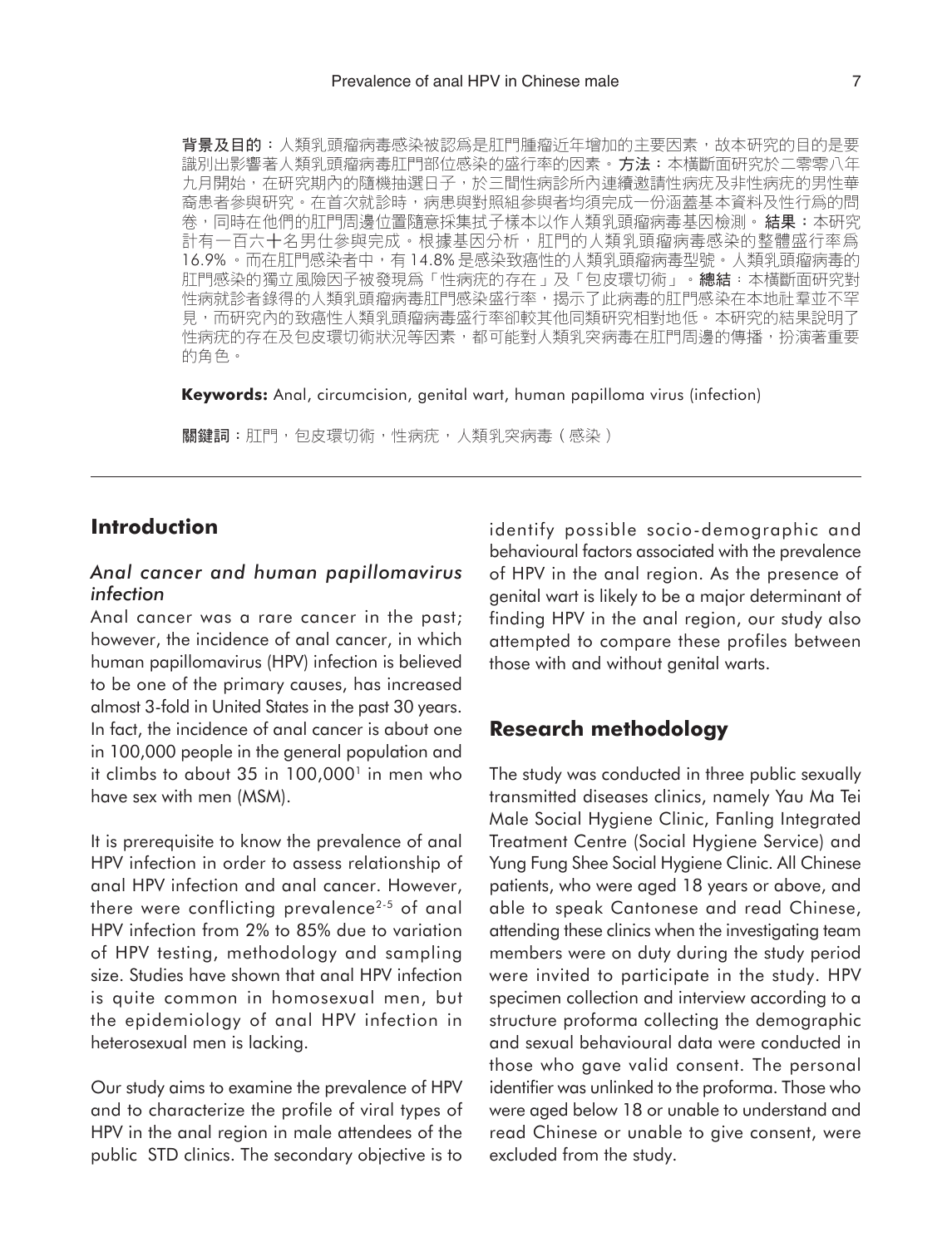Swab specimens were collected blindly from the surface of participants' peri-anal areas for HPV DNA detection with a cotton-tipped swab. HPV DNA was detected by polymerase chain reaction (PCR) using biotinylated primers (PGMY09/ PGMY11). All specimens tested positive for HPV DNA (by the PGMY09/PGMY11 PCR) were further analyzed by a standardized HPV linear array genotyping assay using a commercial kit (Roche typing kit) that could identify 37 different genital HPV types and was able to detect co-infection with multiple types., A sample that was found to be positive by PCR but was not found to be positive by genotyping for any of the 37 types was labeled as having "unclassified" HPV for the purpose of the current study.

## **Statistical analysis**

The Statistical Package for Social Science (SPSS 10.0) was used to analyze the data. Descriptive statistics of the variables were used to look at the prevalence and the baseline characteristics of the patients. Chi-square tests in the bivariate analysis with significance level at 0.05 were used to examine the association between HPV detection and potential risk factors for HPV infection and the association between genital wart detection and potential risk factors for genital wart. Logistic regression was performed to identify the selected independent variables and regression models were obtained by estimating odds ratios of adjusted independent variables with 95% confidence intervals. Multivariate logistic regression was performed to evaluate independent predictors of the risk of anal HPV infection. Finally, we examined statistically significant associations for possible differences between the two groups (HPV positive against HPV negative group).

#### **Results**

## *General findings of the study and patient characteristics*

A total of 80 patients with and 80 without genital

warts were included in this study. Of these 160 men, 159 (99.3%) were heterosexual and one (0.625%) was homosexual. Seventy nine (79/160 =49.3%) reported to have more than six life-time sex partners and 73 (73/160=45.6%) of the patient had first sex below 20 years of age. Thirty (30/160=18.8%) had circumcision. One hundred and five  $(105/160 = 65.6%)$  always used condom during sexual intercourse and only ten (10/160 =6.3%) never used condom.

The demographic and sexual behavioural characteristics of study subjects with and without genital wart were summarized in Table 1.

The relationship of the patients' outcome of interest, namely presence of anal HPV with the selected variables including smoking status, age, educational level, age at first sexual intercourse, number of life-time sex partner, circumcision status, frequency of use of condom and genital wart status were summarized in Table 2.

#### *Anal HPV*

The prevalence of anal HPV was 28.8% (23/80) and 5% (4/80) in men with genital wart and without genital wart respectively. The overall prevalence of anal HPV infection was 16.9%. HPV 6 was the most common HPV type overall.

### *Patient with genital wart vs without genital wart*

In univariate analyses, factors associated with genital wart were "Number of life-time sex partners<sup>"</sup> ( $p=0.006$ ) and "Circumcision" ( $p=0.043$ ). The variable "Number of life time sex partners (more than 10 sexual partners)" (*p*=0.006, OR 3.0, 95% CI 1.374 to 6.53) and "Circumcision" (*p*=0.046, OR 2.3, 95% CI 1.01 to 5.37) were independently associated with genital wart and both were identified as the risk factors for presence of genital wart in linear and Multivariate logistic regression.

Of the 27 men with positive anal HPV, 14.8% (4/27) had an oncogenic HPV type. The most commonly found HPV was type 6 (total 7) (Table 3).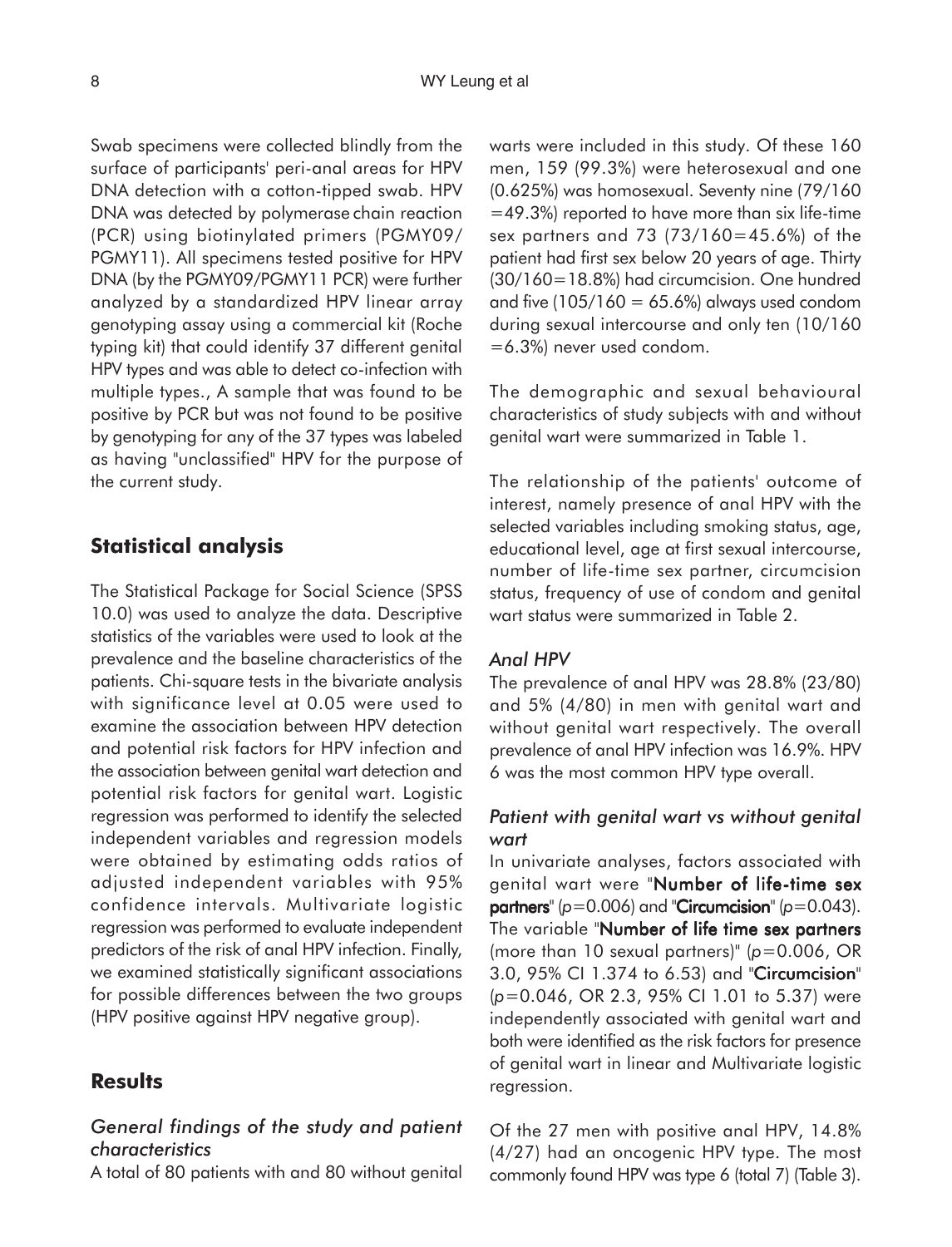| <b>Variables</b>                |                | <b>Patient with genital wart</b> | <b>Patient without genital wart</b> |
|---------------------------------|----------------|----------------------------------|-------------------------------------|
|                                 |                | $(n=80)$                         | $(n=80)$                            |
| Smoking status                  | Never          | 25                               | 21                                  |
|                                 | Ex-            | 21                               | 20                                  |
|                                 | Current        | 34                               | 39                                  |
| Age                             | 18-25          | 14                               | 17                                  |
|                                 | 26-30          | 8                                | 14                                  |
|                                 | $31 - 35$      | 14                               | 9                                   |
|                                 | 36-40          | 9                                | 9                                   |
|                                 | $41 - 45$      | $\overline{7}$                   | 13                                  |
|                                 | 46-50          | $\, 8$                           | $\sqrt{3}$                          |
|                                 | 51-55          | $\overline{7}$                   | $\overline{\mathcal{A}}$            |
|                                 | 56-60          | $\sqrt{3}$                       | 3                                   |
|                                 | $61 - 65$      | $\sqrt{2}$                       | $\overline{\mathcal{A}}$            |
|                                 | $>66$          | 8                                | $\overline{4}$                      |
| <b>Educational level</b>        | Primary        | 11                               | 11                                  |
|                                 | Secondary      | 54                               | 55                                  |
|                                 | Tertiary       | 15                               | 14                                  |
| Frequency of condom use         | Never          | $\overline{4}$                   | 6                                   |
|                                 | Seldom         | 23                               | 22                                  |
|                                 | Always         | 53                               | 52                                  |
| No. of life-time sex partner    | $1 - 2$        | 28                               | 23                                  |
|                                 | $3 - 5$        | 12                               | 18                                  |
|                                 | $6 - 10$       | 13                               | 27                                  |
|                                 | >11            | 27                               | 12                                  |
| Circumcision                    | Circumcised    | 20                               | 10                                  |
|                                 | Un-circumcised | 60                               | 70                                  |
| Age at first sexual intercourse | $<$ 17 yo      | 19                               | 16                                  |
|                                 | 18-19 yo       | 17                               | 21                                  |
|                                 | 20-25 yo       | 34                               | 28                                  |
|                                 | 26-30 yo       | 5                                | $\,8\,$                             |
|                                 | $>=31$ yo      | 5                                | $\overline{7}$                      |

**Table 1.** The demographic characteristic and sexual behaviour of the patients in the study (N=160)

Based on the result in the previous session, the relationship between the presence of anal HPV and the selected variables were assessed. In univariate analyses (Table 4), factors associated with anal HPV infection were presence of genital wart  $(p=0.001)$  and circumcision  $(p=0.008)$ .

The variable "**presence of genital wart"** ( $p=0.001$ , OR 7.5, 95% CI 2.4 to 23.43) and "Circumcision" (*p*=0.01, OR 3.3, 95% CI 1.33 to 8.29) were independently associated with anal HPV infection and these two variables were identified as the risk factors for anal HPV infection in linear and Multivariate logistic regression.

## **Discussion**

#### *The prevalence of anal HPV infection*

In our study, we have shown that the prevalence of anal HPV was 28.8% (23/80) and 5% (4/80) in men with genital wart and without genital wart respectively. The higher prevalence of anal HPV among men who had GW can be explained by contamination of sampling site or auto-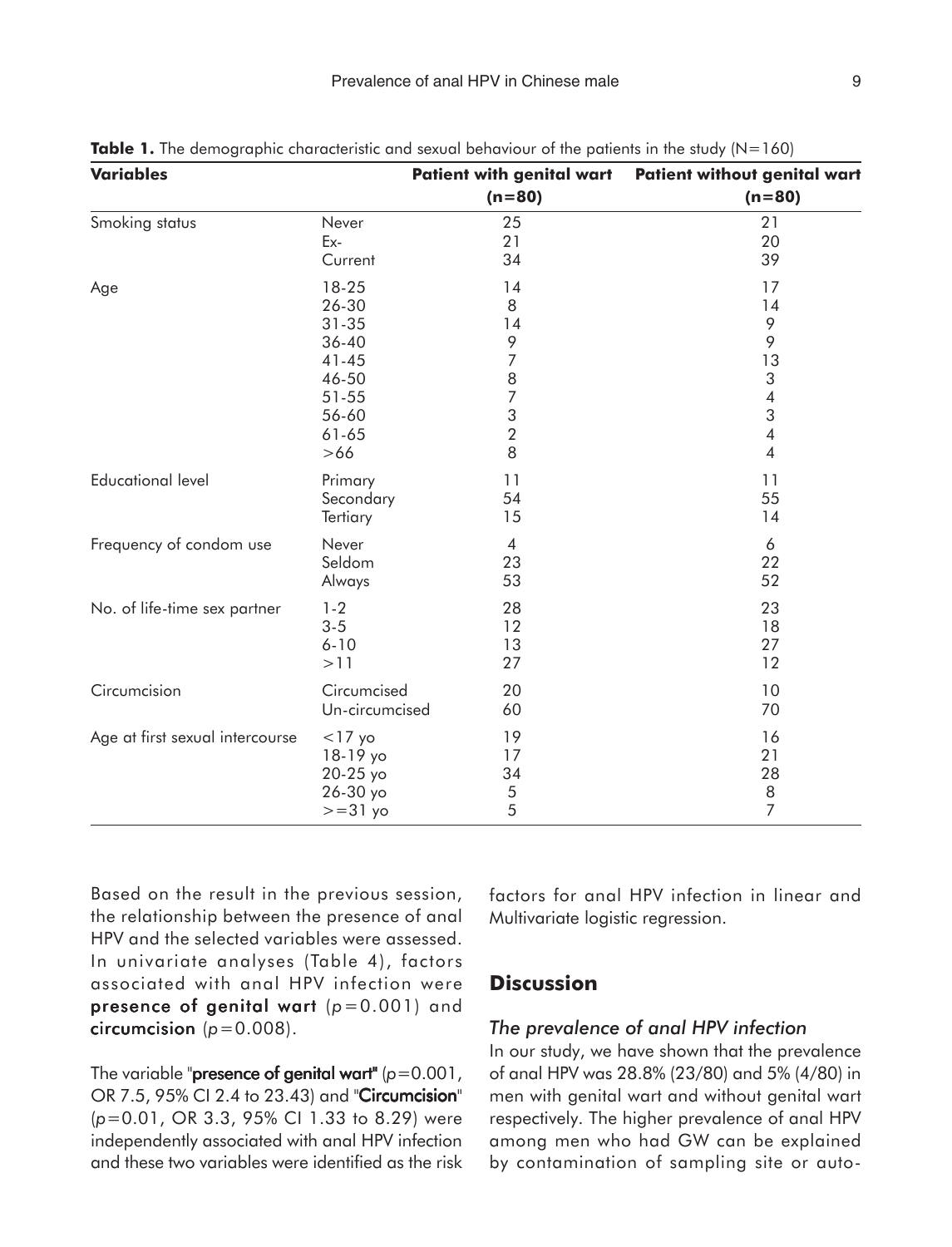#### 10 WY Leung et al.

| <b>Variables</b>                |                | <b>Positive anal HPV DNA</b> | <b>Negative anal HPV DNA</b> |
|---------------------------------|----------------|------------------------------|------------------------------|
|                                 |                | (n=no. of patient)           | $(n=no. of patient)$         |
| Smoking status                  | Never          | 8                            | 38                           |
|                                 | Ex-            | $\overline{7}$               | 34                           |
|                                 | Current        | 12                           | 61                           |
| Age                             | 18-25          | 3                            | 28                           |
|                                 | 26-30          | $\overline{4}$               | 18                           |
|                                 | $31 - 35$      | $\overline{2}$               | 21                           |
|                                 | 36-40          | $\overline{2}$               | 16                           |
|                                 | $41 - 45$      | 4                            | 16                           |
|                                 | 46-50          | 3                            | 8                            |
|                                 | 51-55          | 3                            | 8                            |
|                                 | 56-60          | $\overline{2}$               | 4                            |
|                                 | $61 - 65$      | 1                            | 5                            |
|                                 | $>66$          | 3                            | 9                            |
| <b>Educational level</b>        | Primary        | 6                            | 16                           |
|                                 | Secondary      | 18                           | 91                           |
|                                 | Tertiary       | 3                            | 26                           |
| Frequency of condom use         | Never          | 1                            | 9                            |
|                                 | Seldom         | 10                           | 35                           |
|                                 | Always         | 16                           | 89                           |
| No. of life-time sex partner    | $1 - 2$        | 9                            | 42                           |
|                                 | $3 - 5$        | 5                            | 25                           |
|                                 | $6 - 10$       | 5                            | 35                           |
|                                 | >11            | 8                            | 31                           |
| Age at first sexual intercourse | < 17           | $\sqrt{2}$                   | 33                           |
|                                 | 18-19          | $\overline{7}$               | 31                           |
|                                 | $20 - 25$      | 12                           | 50                           |
|                                 | 26-30          | $\overline{\mathcal{A}}$     | 9                            |
|                                 | $>=30$         | $\overline{2}$               | 10                           |
| Circumcision                    | Circumcised    | 10                           | 20                           |
|                                 | Un-circumcised | 17                           | 113                          |
| Genital wart (GW)               | No GW          | $\overline{4}$               | 76                           |
|                                 | GW presence    | 23                           | 57                           |

**Table 2.** The demographic characteristic and sexual behaviour of the patients with and without anal HPV infection in the study  $(N=160)$ 

inoculation. The overall prevalence of anal HPV was 16.9%. Of the 27 men who were anal HPV positive, 14.9% had an oncogenic HPV type.

There were conflicting prevalence of anal HPV due to variation of HPV testing and studying population. Studies have shown that anal HPV is quite common in homosexual men, but study on the epidemiology of anal HPV in heterosexual men was limited. A recent study<sup>6</sup> has demonstrated that the prevalence

of anal HPV was 24.8% in 253 heterosexual men without anal intercourse. Compared with those studies in which HIV sero-positive or MSM were excluded, we have shown a comparable prevalence rate of anal HPV of 16.9% with these studies. Results are summarized in Table 5.

### *Circumcision and anal HPV infection*

In our present study, circumcision was shown to associate with anal HPV. We have also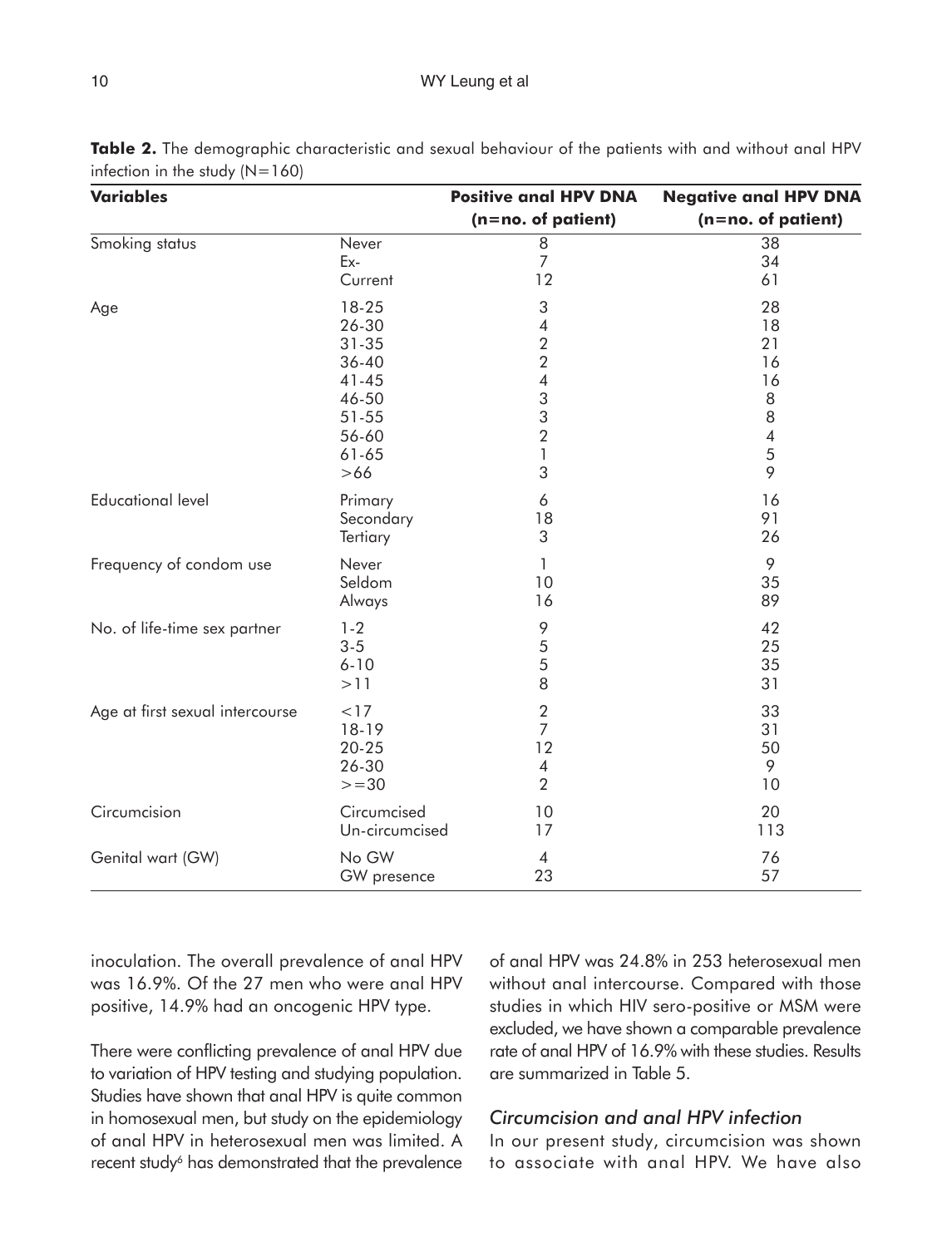**Table 3.** Types of HPV among those with positive anal **HPV** 

| Case no.       | <b>HPV types</b>       |  |  |  |
|----------------|------------------------|--|--|--|
| 1              | HPV 6                  |  |  |  |
| $\overline{2}$ | HPV 6                  |  |  |  |
| 3              | HPV 6                  |  |  |  |
| $\overline{4}$ | HPV 6                  |  |  |  |
| 5              | HPV 6                  |  |  |  |
| 6              | HPV $6+HPV$ 39         |  |  |  |
| 7              | HPV $6+HPV$ 72         |  |  |  |
| 8              | <b>HPV 11</b>          |  |  |  |
| 9              | $HPV 16+HPV 52$        |  |  |  |
| 10             | $HPV$ 16+HPV 58        |  |  |  |
| 11             | HPV <sub>52</sub>      |  |  |  |
| 12             | $HPV 40+HPV 81$        |  |  |  |
| 13-27          | Unclassified HPV types |  |  |  |

demonstrated there is a higher prevalence of genital wart in circumcised than un-circumcised patient (*p*=0.038).

There is a general belief that circumcision protects us from HPV infection. Although some studies reported that circumcision is protective against HPV infection<sup>7-10</sup> there were conflicting studies which reported that circumcision did not offer any protective effect.<sup>11,12</sup> The discrepancy of these findings might be explained by the different sites of HPV specimen collection. Studies<sup>11-13</sup> have shown that the prevalence of HPV in the glans/ corona was significantly higher in uncircumcised men than in circumcised men, whereas the HPV prevalence was highest in the penile shaft followed by the scrotum in circumcised patient. In parallel with these studies, we observed a similar trend of genital wart detection in which the proportion of

**Table 4.** Risk Factors for presence of anal HPV (N=160)

| Variable                                       |                                            | <b>Anal HPV</b>      | <b>Anal HPV</b> | <b>P</b> values |  |
|------------------------------------------------|--------------------------------------------|----------------------|-----------------|-----------------|--|
|                                                | DNA +ve                                    |                      | <b>DNA</b> -ve  | $(0.05)$        |  |
| Smoking status                                 | Never smoke<br>Current or ex-smoker        | $n=8$<br>19          | $n = 38$<br>95  | 0.912           |  |
| Age at first sexual intercourse                | $\leq$ 19 years old<br>20 or above         | 9<br>18              | 64<br>69        | 0.16            |  |
| Educational level                              | Primary or below<br>Secondary or above     | 6<br>21              | 16<br>117       | 0.161           |  |
| Frequency of condom use                        | Never or seldom<br>Always use condom       | 11<br>16             | 44<br>89        | 0.445           |  |
| No. of life-time sexual partners               | 10 or below<br>11 or above                 | 19<br>8              | 102<br>31       | 0.485           |  |
| Circumcision                                   | Circumcised<br>Un-circumcised              | 10<br>17             | 20<br>113       | 0.008           |  |
| Genital wart (GW)                              | GW-ve<br>$GW + ve$                         | $\overline{4}$<br>23 | 76<br>57        | 0.001           |  |
| Anal intercourse<br>(receptive or penetrative) | Never had anal sex<br>Presence of anal sex | 24<br>3              | 129<br>4        | 0.061           |  |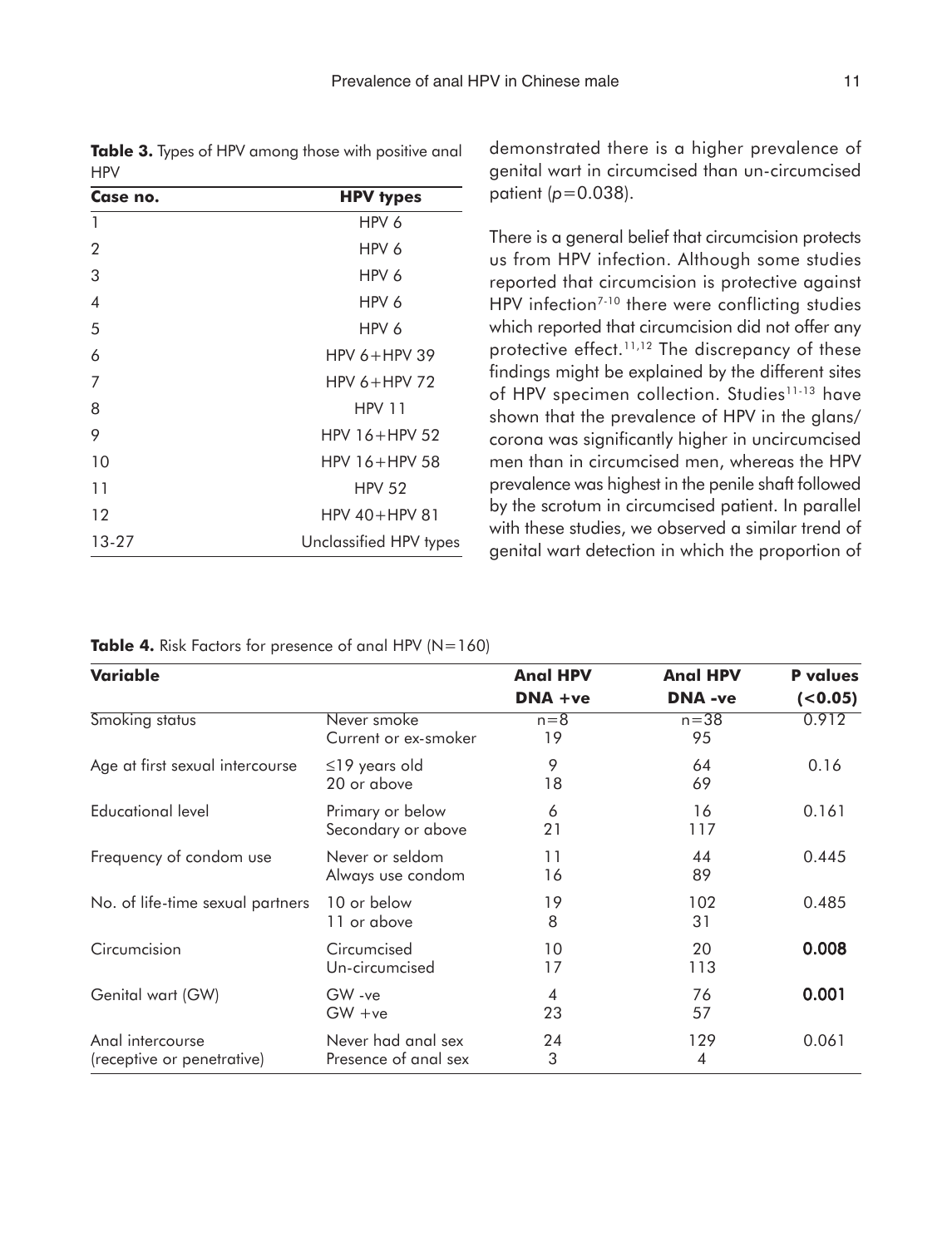|                                                       | <b>Van Doornum</b><br>et al, 1994 <sup>2</sup><br>$(n=247)$ | <b>Hillemanns</b><br>et al, 1996 <sup>3</sup><br>$(n=198)$ | Piketty et al<br>2003 <sup>4</sup><br>$(n=117)$                   | <b>EXPLORE</b><br><b>Study, 2005<sup>5</sup></b><br>$(n=1262)$ | <b>Nyitray</b><br>et al, 2008 <sup>6</sup><br>$(n=253)$ | Our study<br>$(n=160)$                    |
|-------------------------------------------------------|-------------------------------------------------------------|------------------------------------------------------------|-------------------------------------------------------------------|----------------------------------------------------------------|---------------------------------------------------------|-------------------------------------------|
| Prevalence<br>of anal HPV                             | 19<br>patients<br>(8%)                                      | 30/2<br>patients<br>$(29\%/2\%)$                           | 23/50(46%)<br>(without anal sex)<br>55/67(85%)<br>(with anal sex) | 45%                                                            | 62<br>patients<br>$(24.8\%)$                            | 27<br>patients<br>$(16.8\%)$              |
| Gender/Sex<br>preference<br>of the target<br>patients | 162<br>women<br>$+85$<br>men                                | $102$ HIV +<br>women/96<br>HIV- women                      | 117 HIV<br>male patients                                          | 1262<br>homosexual                                             | 253<br>heterosexual                                     | 159<br>heterosexual/<br>one<br>homosexual |

**Table 5.** Summary of prevalence of anal HPV from previous studies

GW detection in distal penis among circumcised patients were lower than that in un-circumcised patients. It seems that HPV infection is more common in penile shaft and scrotum among circumcised patients, and because of proximity of scrotum and penile shaft to peri-anal area, there is no wonder that anal HPV was associated with circumcision.

#### *High risk HPV in anal region*

In our study, we have shown that the prevalence of anal HPV was 28.8% (23/80) and 5% (4/80) in men with genital wart and without genital wart respectively. The overall prevalence was 16.9%. Most of the identified HPV types in anal region were 6 and 11, and the prevalence of oncogenic type (14.9%) was very low . Although there was strong link between anal HPV infection and anal cancer, it seems that the prevalence of HR-HPV and hence their expected attributable risk of anal cancer was relatively low in our study population.

#### *Limitations*

The current study did not differentiate the presence of HPV and true HPV infection. The significance of true infection is obviously quite different from mere presence. Some of these positive cases may in fact be contamination.

Studies have demonstrated that anal HPV is associated with practice of anal intercourse, however, we did not stratify the frequency of anal intercourse in our study and it will be interesting to stratify the analysis into those who had regular or infrequent anal intercourse to investigate the "dose response relationship" between the practice of anal intercourse and the detection of anal HPV infection. Unfortunately, our sample size was too small to allow detection of such dose-response relationship. Studies to determine such a relationship can be conducted in settings that have a substantial clientele of men who have sex with men.

## **Conclusion**

In the present study, we showed that the overall prevalence of anal HPV was 16.9% in our STD clinic attendees. The risk factors for anal HPV were "**presence of genital wart**" ( $p=0.001$ , OR 7.5, 95% CI 2.4 to 23.43) and "circumcision" (*p*=0.01, OR 3.3, 95% CI 1.33 to 8.29). In contrast to the general belief that circumcision protects against HPV infection, circumcision was not protective against anal HPV in our study.